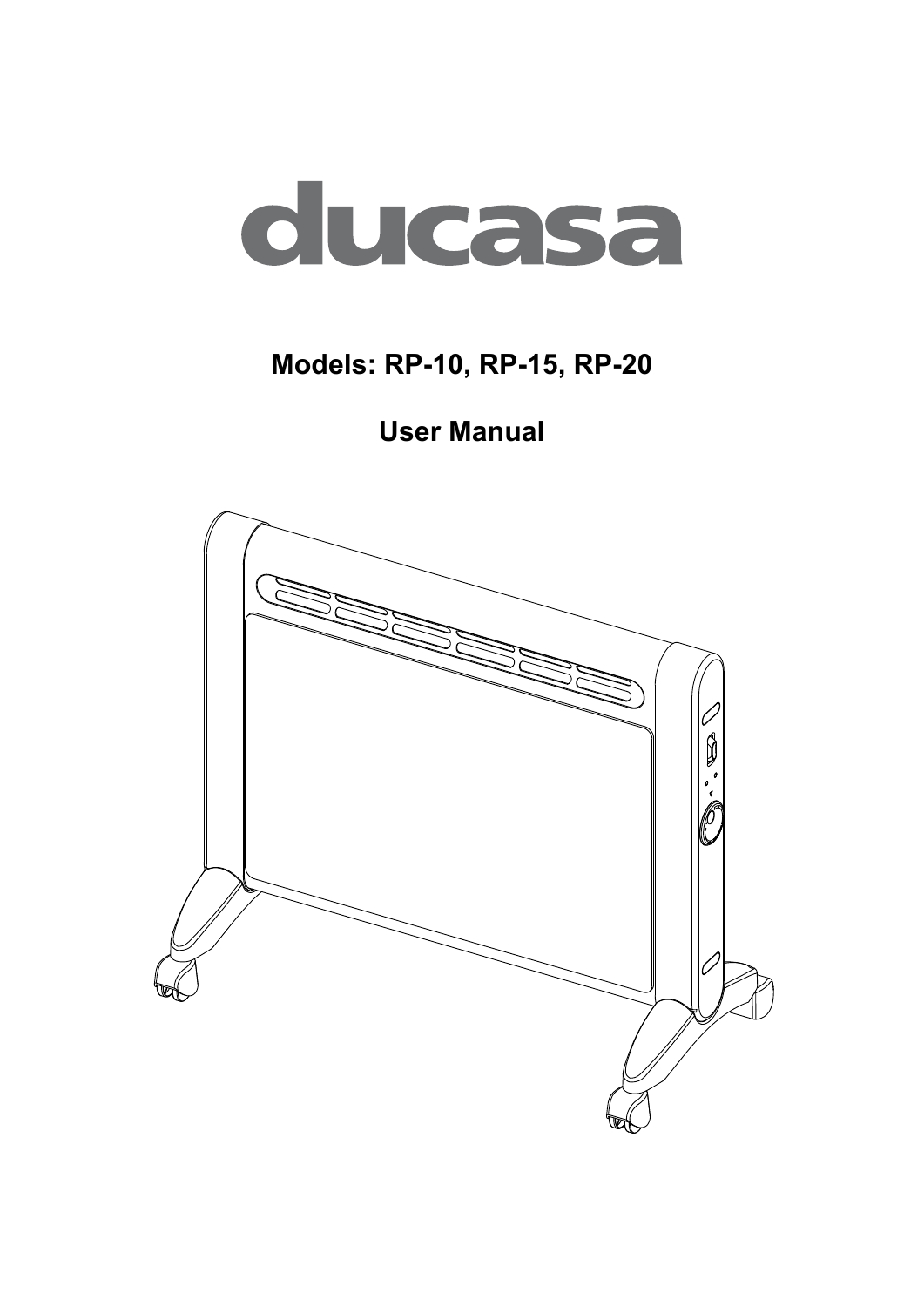#### **Contents**

#### Thank you for purchasing the Ducasa Sunburst Radiant Panel Heater.

### **Index**

| A.        |  |
|-----------|--|
| <b>B.</b> |  |
|           |  |
|           |  |
|           |  |

# **KEEP THESE INSTRUCTIONS**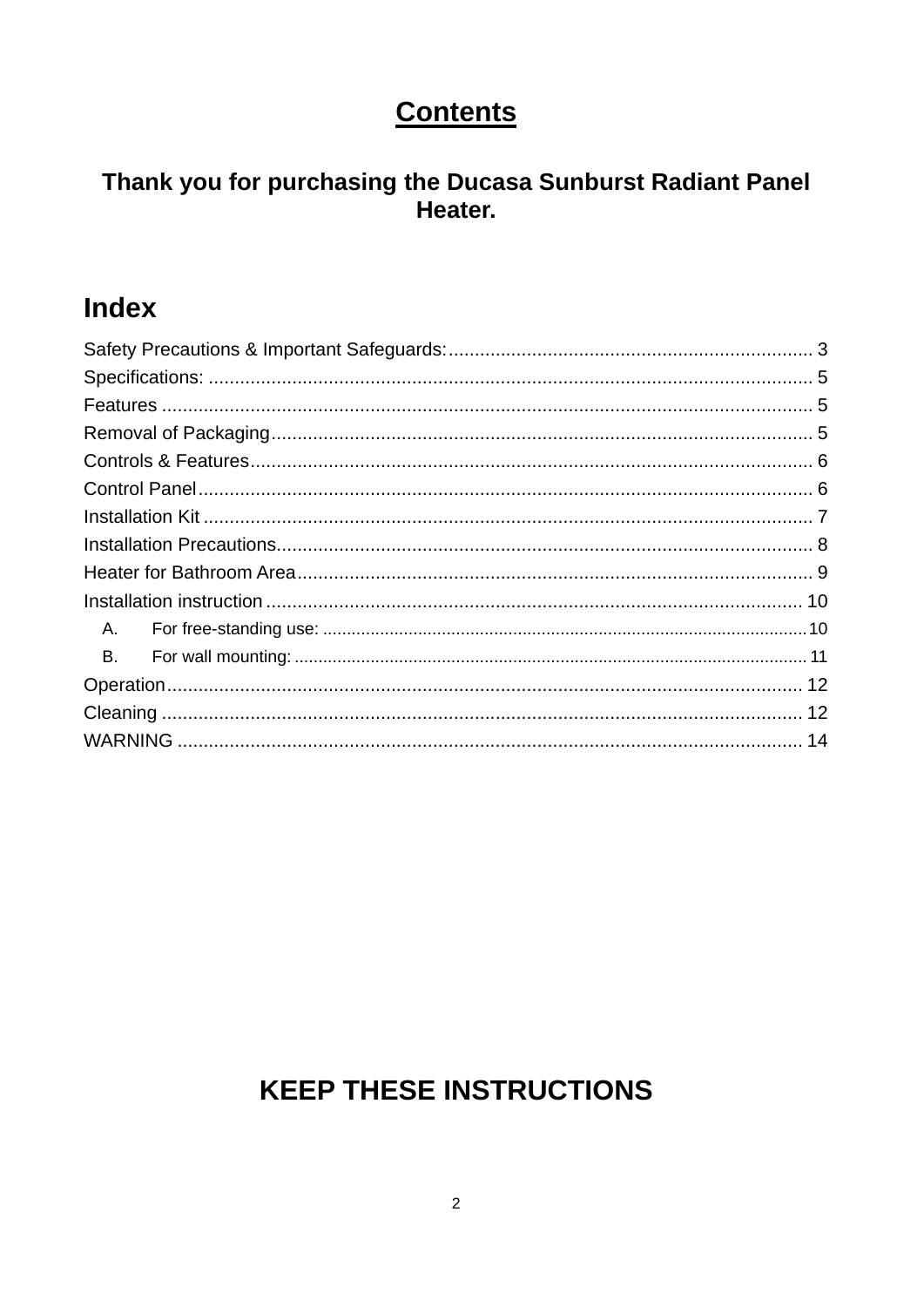#### <span id="page-2-0"></span>**Safety Precautions & Important Safeguards:**

- The appliance must only be used as described in the instructions for use! Use for any other purpose is forbidden! Any damage resulting from improper use and nonobservance of the safety information will invalidate any liability and warranty!
- All liability is disclaimed for any frost damage caused by a heating capacity that is insufficient for the room size, bad heat insulation of the room, incorrect use or force majeure (e.g. power failure).
- Only connect the appliance to A.C. mains as specified on the rating plate!
- Never touch live parts! Danger to life!
- Never operate the appliance with wet hands! Danger to life!
- The appliance must be placed in a way that the control elements cannot be touched by persons who are in bath, shower, or any other water-filled receptacle.
- The appropriate regulations of the country regarding installation of electrical equipment in such areas must be adhered to!
- The appliance is splash-proof and may be used in bathrooms, however, not in the immediate vicinity of baths, showers, water connections, washbasins or swimming pools.
- The appliance is not for outdoor use.
- The appliance must only be stored indoors!
- Never use the appliance if the appliance or cord is damaged. Risk of injury!
- Check the power cord regularly for damage.
- If the power cord or if the appliance is damaged to the extent that electrical parts are exposed, disconnect it immediately from the mains and see your authorised retailer!
- The appliance may only be opened up and repaired by authorised qualified personnel.
- Do not store or use any flammable materials or sprays in the vicinity of the appliance when the appliance is in use. **Fire hazard!**
- Do not use the appliance in flammable atmospheres (e.g. in the vicinity of combustible gases or spray cans)! **Explosion and fire hazard!!**
- The appliance should not be used in areas which are a fire risk, such as garages, stables, or wooden sheds.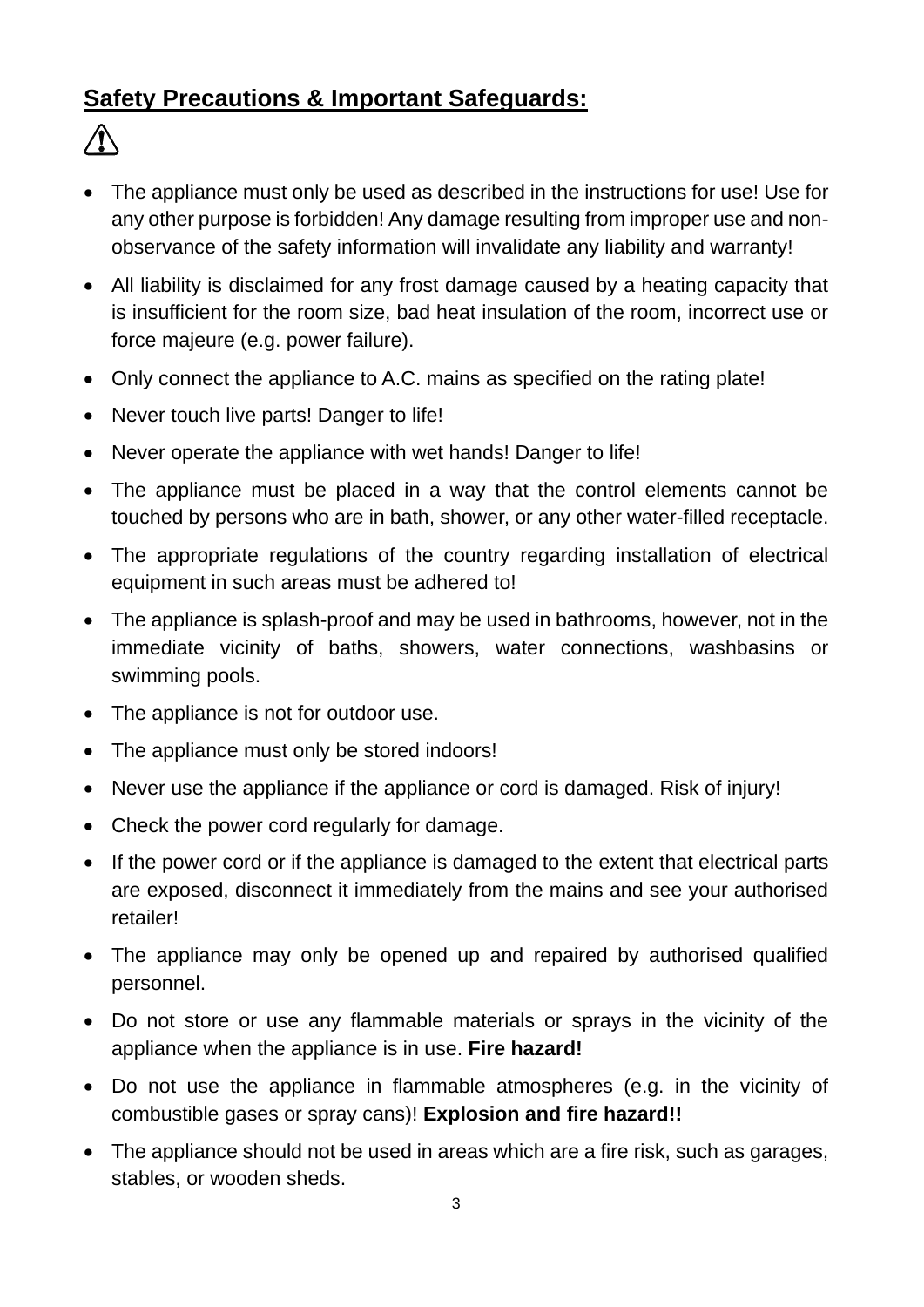- Important! Do not insert any foreign objects into the appliance openings! Risk of injury (electric shock) and damage to the appliance!
- Place the appliance so that it cannot be touched by accident. Risk of burns!
- The appliance will cool down gradually after being switched off.
- Do not place any items of clothing, towels or similar on the appliance to dry! Overheating and fire hazard!
- If the appliance is connected to permanent wiring a qualified electrician must be consulted to ensure all relevant regulations are adhered to.
- The appliance is not intended for use by young children or infirm persons without supervision!
- Young children should be supervised to ensure that they do not play with the appliance!
- The socket-outlet must be accessible at all times to enable the mains plug to be disconnected as quickly as possible!
- The appliance is not suitable for animal breeding purposes!
- The instruction leaflet belongs to the appliance and must be kept in a safe place.
- When changing owners, the leaflet must be surrendered to the new owner!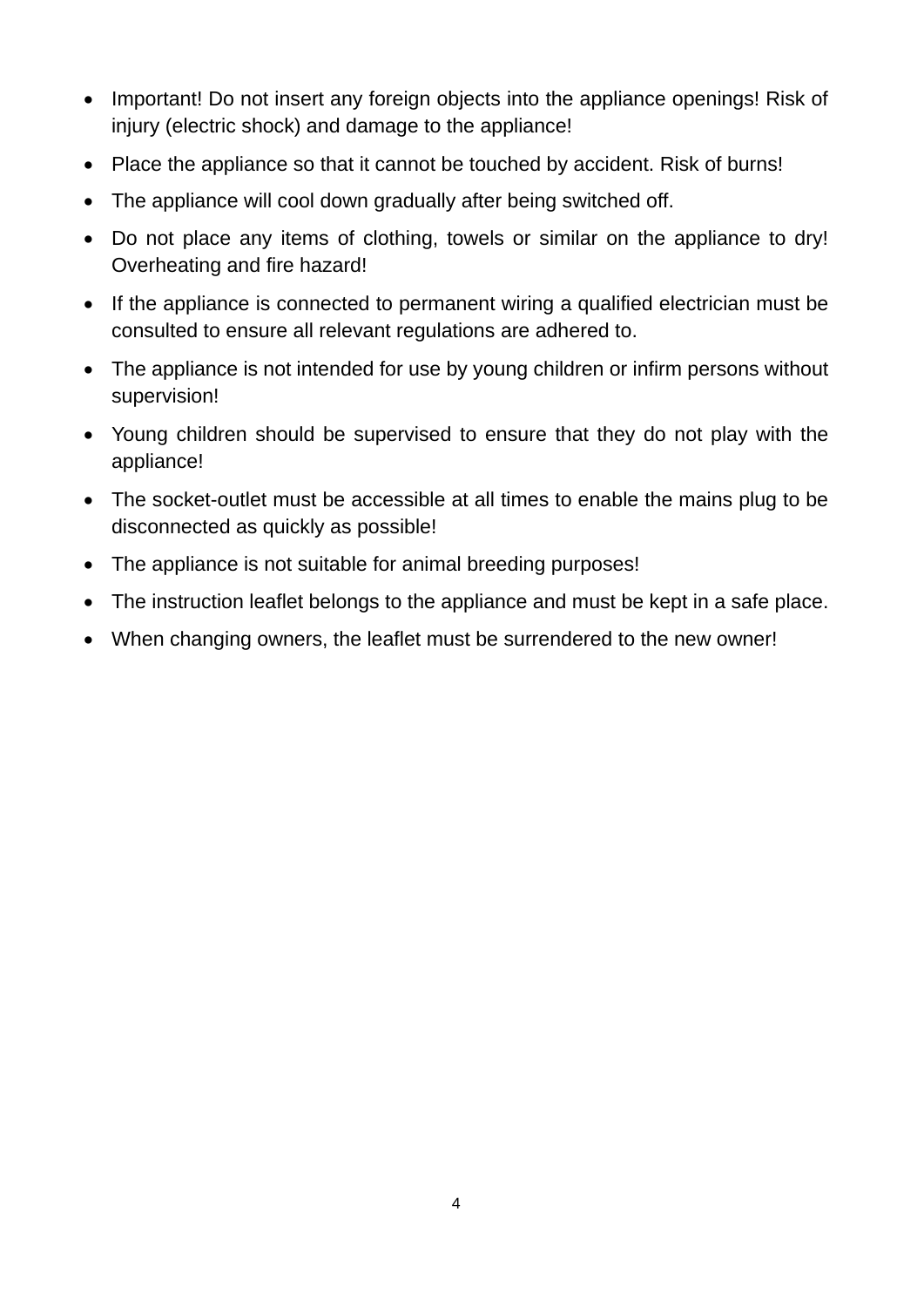#### <span id="page-4-0"></span>**Specifications:**

| Model                        | <b>RP-10</b><br><b>RP-15</b> |                 | <b>RP-20</b>                  |  |
|------------------------------|------------------------------|-----------------|-------------------------------|--|
| <b>Voltage Rating</b>        | 230V AC, 50Hz                |                 | 230V AC, 50Hz   230V AC, 50Hz |  |
| <b>Power Consumption (W)</b> | 650W / 1000W                 | 900W / 1500W    | 1300W / 2000W                 |  |
| Unit Size (cm) with wheels   | 57 x 25 x 50                 | 77.5 x 25 x 50  | 97.5 x 25 x 50                |  |
| Unit Size (cm) Wall mounting | 57 x 9.5 x 42                | 77.5 x 9.5 x 42 | $97.5 \times 9.5 \times 42$   |  |
| Unit Weight (kg)             | 4.4kg                        | 5.5kg           | 6.4kg                         |  |
| IP24<br><b>IP Rating</b>     |                              | IP24            | IP24                          |  |

#### <span id="page-4-1"></span>**Features:**

- **•** Two Power Settings
- **•** Thermostatic Temperature Control
- Power Indicator Light
- Safety Thermal Cut-Off
- **•** Frost Protection
- $\bullet$  IP24
- **•** Quiet Operation
- No Dehumidifying

#### <span id="page-4-2"></span>**Removal of Packaging:**

- 1. Remove the heater and fixtures from the box.
- 2. Remove the polystyrene and polythene bags.
- 3. Save the packaging to store the heater while it is not being used.

# **Keep the original box! It can be used for storage in summer season.**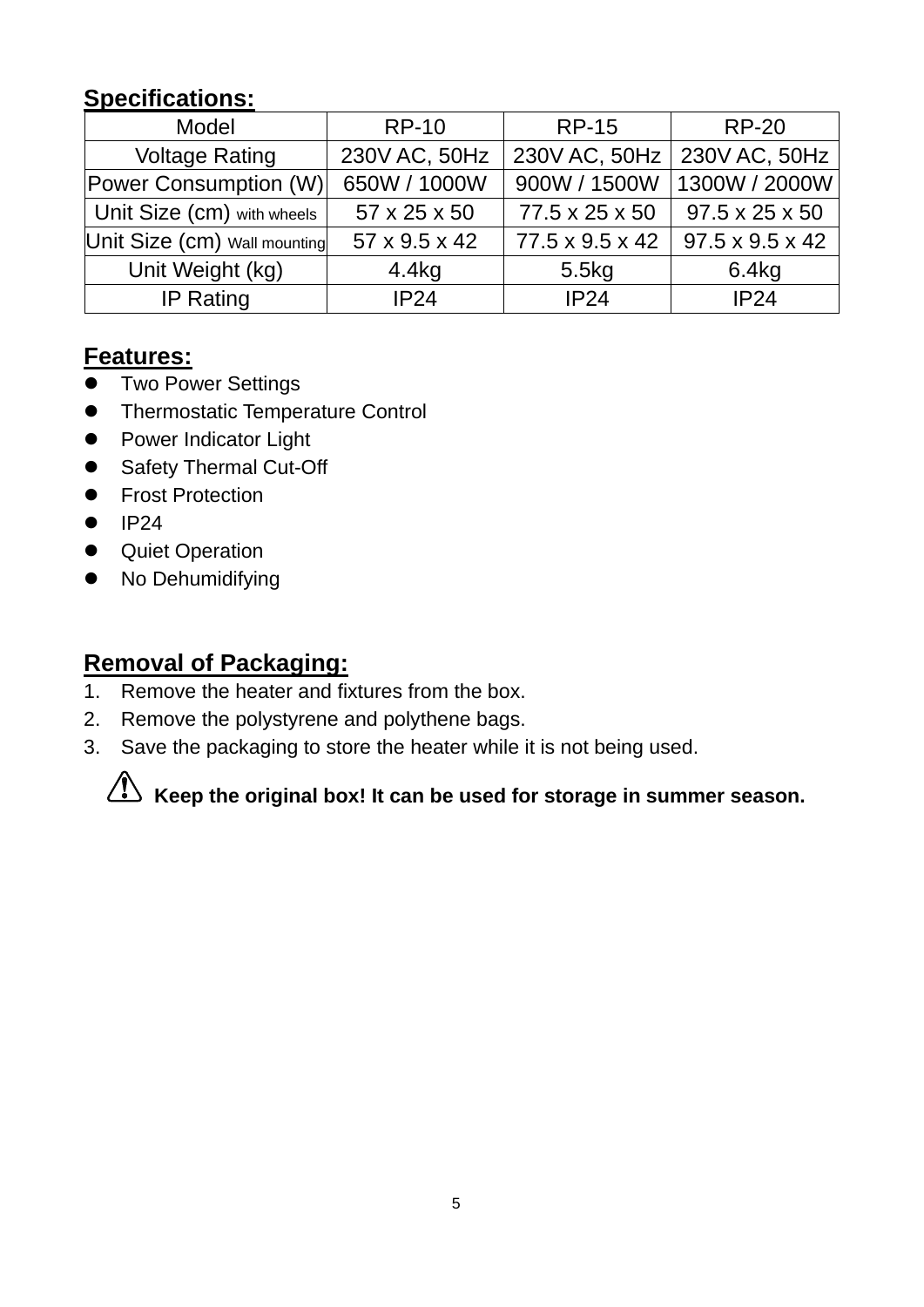#### <span id="page-5-0"></span>**Controls & Features:**

<span id="page-5-1"></span>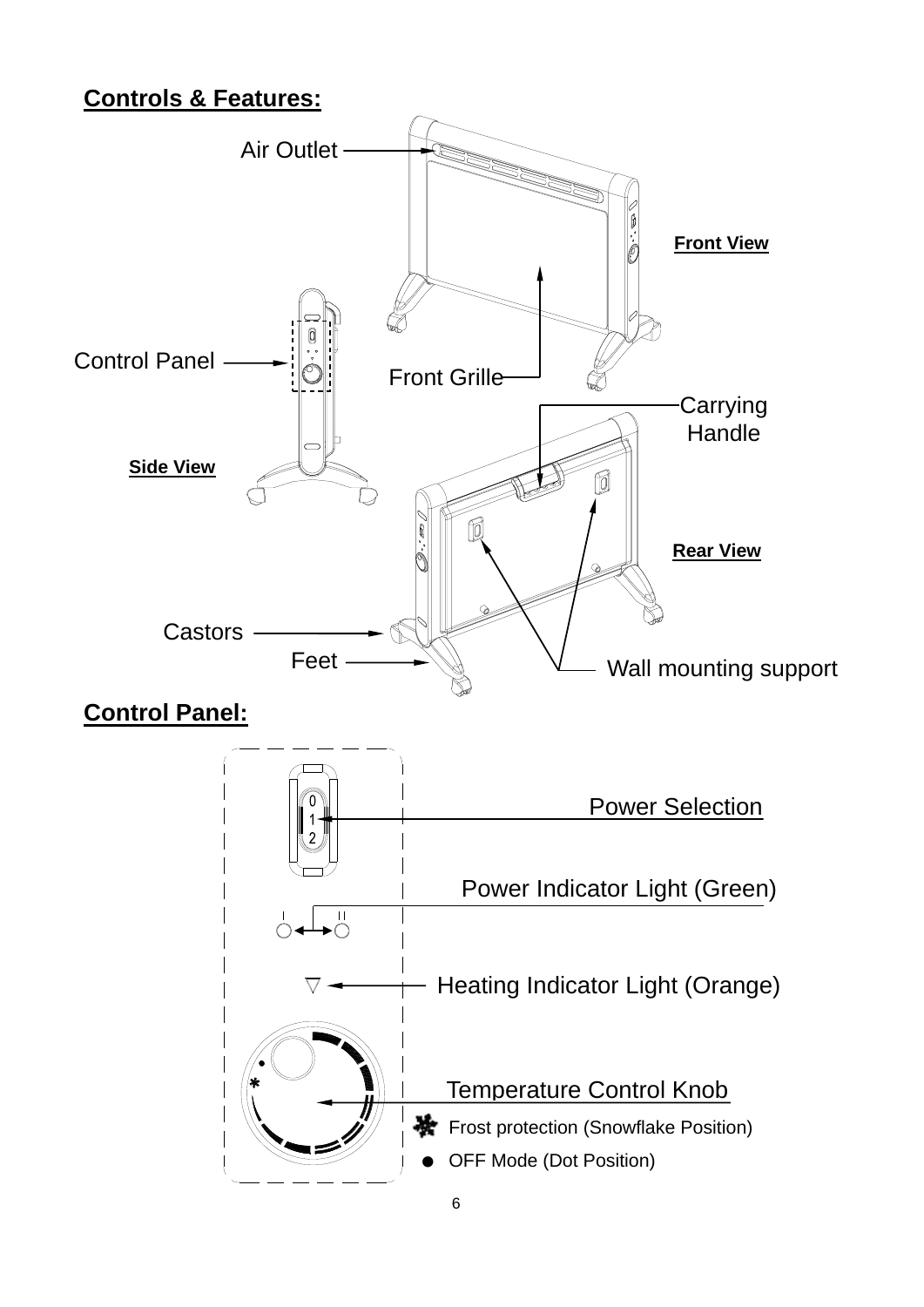#### <span id="page-6-0"></span>**Installation Kit**:

Carefully unpack the components and check that no damage occurred during transportation. If any damage is apparent or any component is missing, please contact the dealer immediately.



|          | Wall mounting bracket | 1pc              | -4. | Screw for wall mounting | 2 <sub>pcs</sub> |
|----------|-----------------------|------------------|-----|-------------------------|------------------|
| <u>.</u> | Feet                  | 2 <sub>pcs</sub> | ්ට. | Wall plugs              | 2pcs             |
|          | Castors               | 2 <sub>pcs</sub> |     |                         |                  |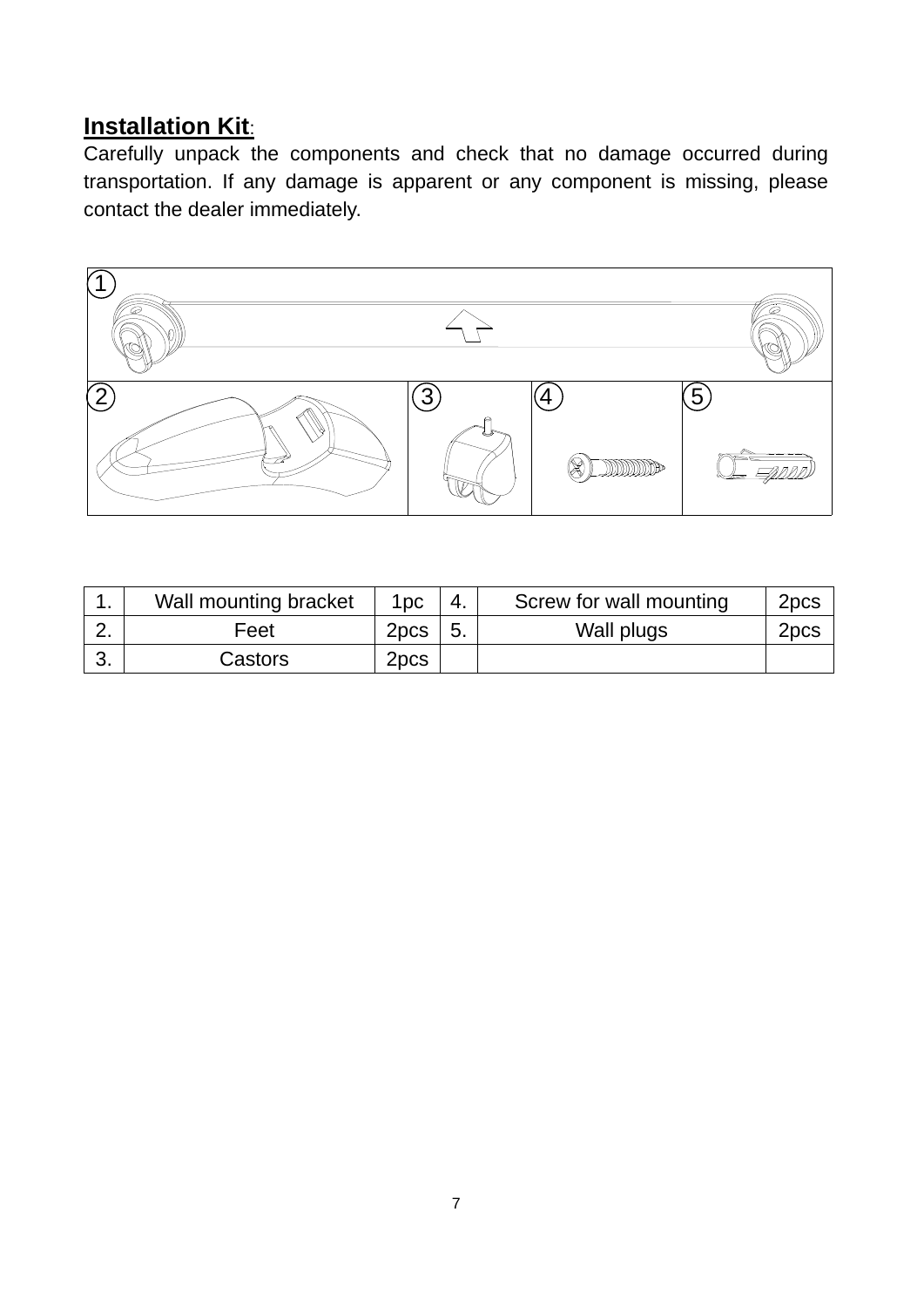#### <span id="page-7-0"></span>**Installation Precautions:**

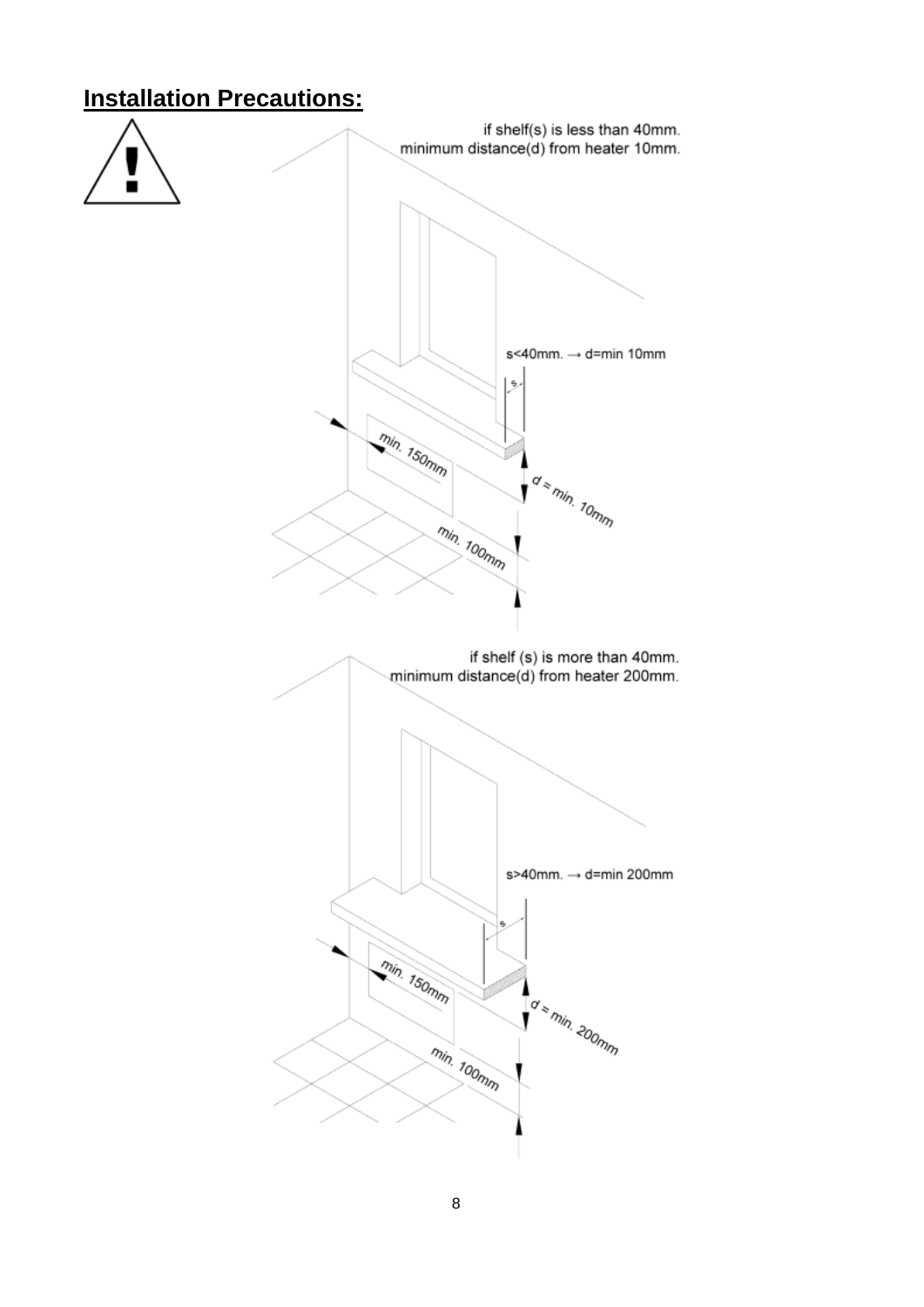#### <span id="page-8-0"></span>**Heater for Bathroom Area:**



We recommend to install the heater in the bathroom area at least 0.6m away from shower OR bathtub as shown in the picture. The figure 0.6m is a suggested distance; the actual distance from the shower and bathtub should follow national standard in each country.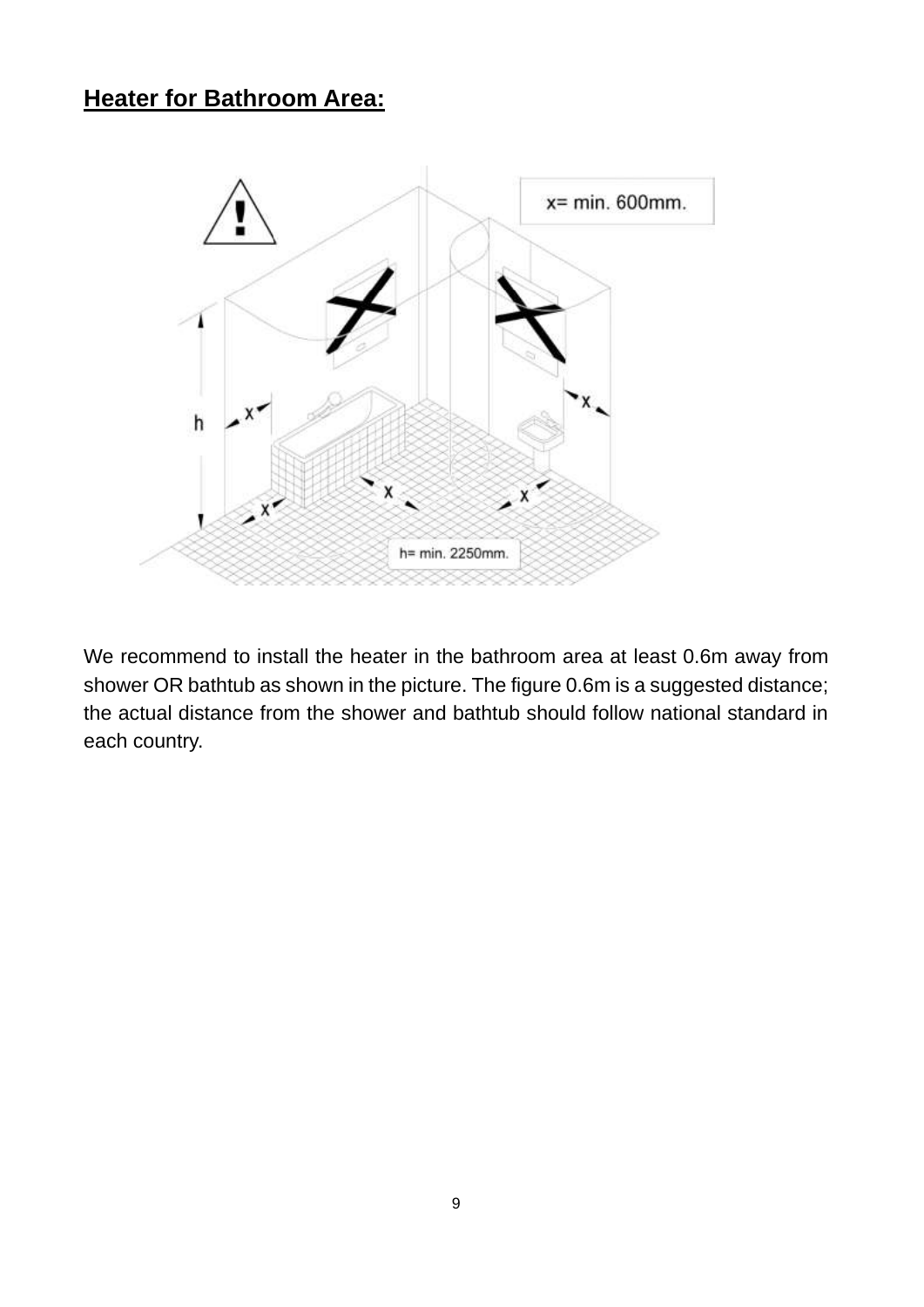#### <span id="page-9-1"></span><span id="page-9-0"></span>**Installation instruction:**

A. For free-standing use:



1. Fix 2 castors to the feet.



they click into place.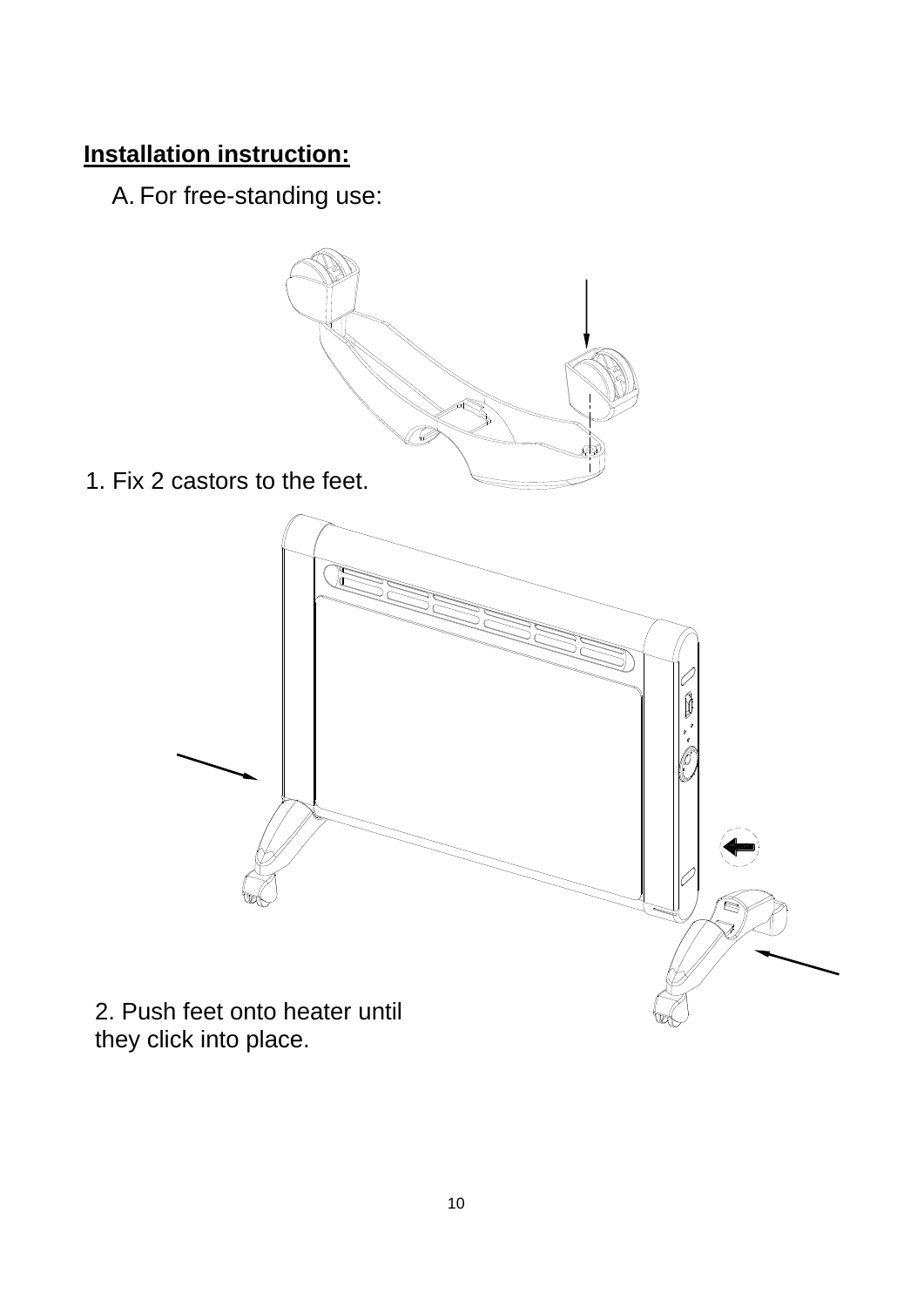#### <span id="page-10-0"></span>B. For wall mounting:



- 1. Follow the dimension to drill 2 holes on the wall. Fit 2 wall plugs into the wall.
- 2. Fix the wall-mounting bracket on the wall with the screws provided.
- 3. Hang the heater on the wall mounting support.
- 4. Insert the screwdriver in the upper-hole of both wall support and turn the screwdriver 90° as shown in fig.4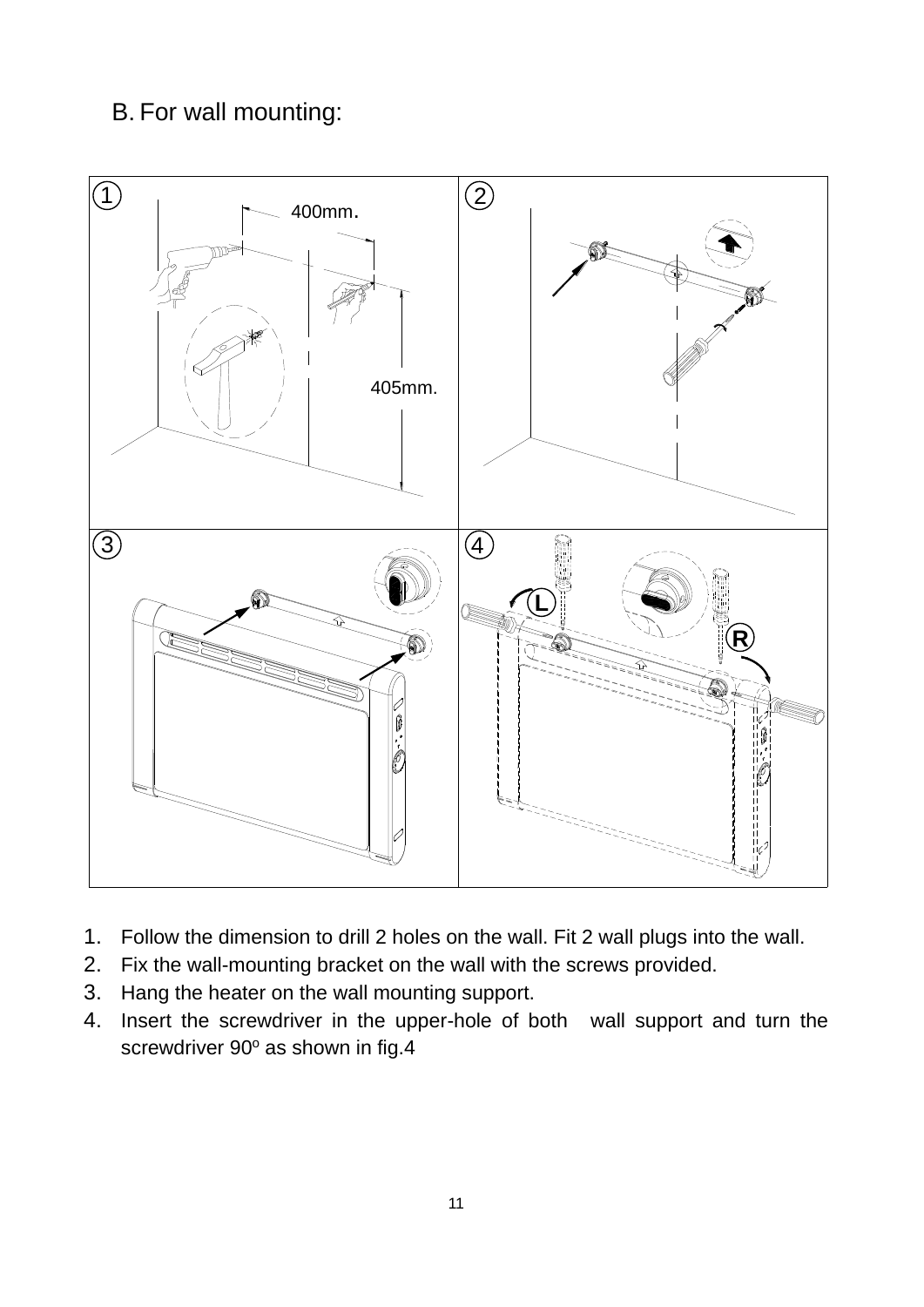#### <span id="page-11-0"></span>**Operation:**

- 1. Ensure that the Temperature Control Knob is in the Off position (the Dot on the Temperature Control). Also, make sure the electric socket is switched off.
- 2. Plug the power cable into the electrical socket. (Rated not less than 13A) then switch the socket on.
- 3. Turn ON the heater (P1 or P2) and the relevant power indicator light will be ON at the same time.
- 4. To adjust the temperature, turn the temperature control knob clock-wise until the heating indicator light is ON indicating the product is heating.
- 5. According to the personal needs, you can adjust the temperature control knob to increase or decrease the room temperature in a clock-wise or anti-clockwise direction.
- 6. When the room temperature reaches the pre-set temperature the power will cut off. The heating resumes when room temperature drops below the pre-set temperature.
- 7. Frost protection function will keep the surrounding area above **Freezing Point**. To do this turn the temperature control knob to the **Snowflake** position.

Please Note: When your room reaches temperature and the thermostat switches the heater switches off and then back on, you may experience a some noise due to the expansion and contraction of the casing and element. This is normal, is not a safety issue and does not affect the quality of the heater or the heat that it produces.

#### <span id="page-11-1"></span>**Cleaning:**

- 1. Please switch off the heater, unplug the power cord and allow the heater to cool down before cleaning.
- 2. Do not immerse the power cord, plug or heater into water or other liquid. Do not pour water or other liquid over the heater.
- 3. Use a vacuum cleaner to remove dust and lint from the metal grille of the heater.
- 4. Wipe the heater with a dry cloth to remove dust and a damp cloth (not wet) to clean any stains.
- 5. Do not use detergents, abrasive cleaning powder or polish of any kind on the body of the heater, as these can damage the finish.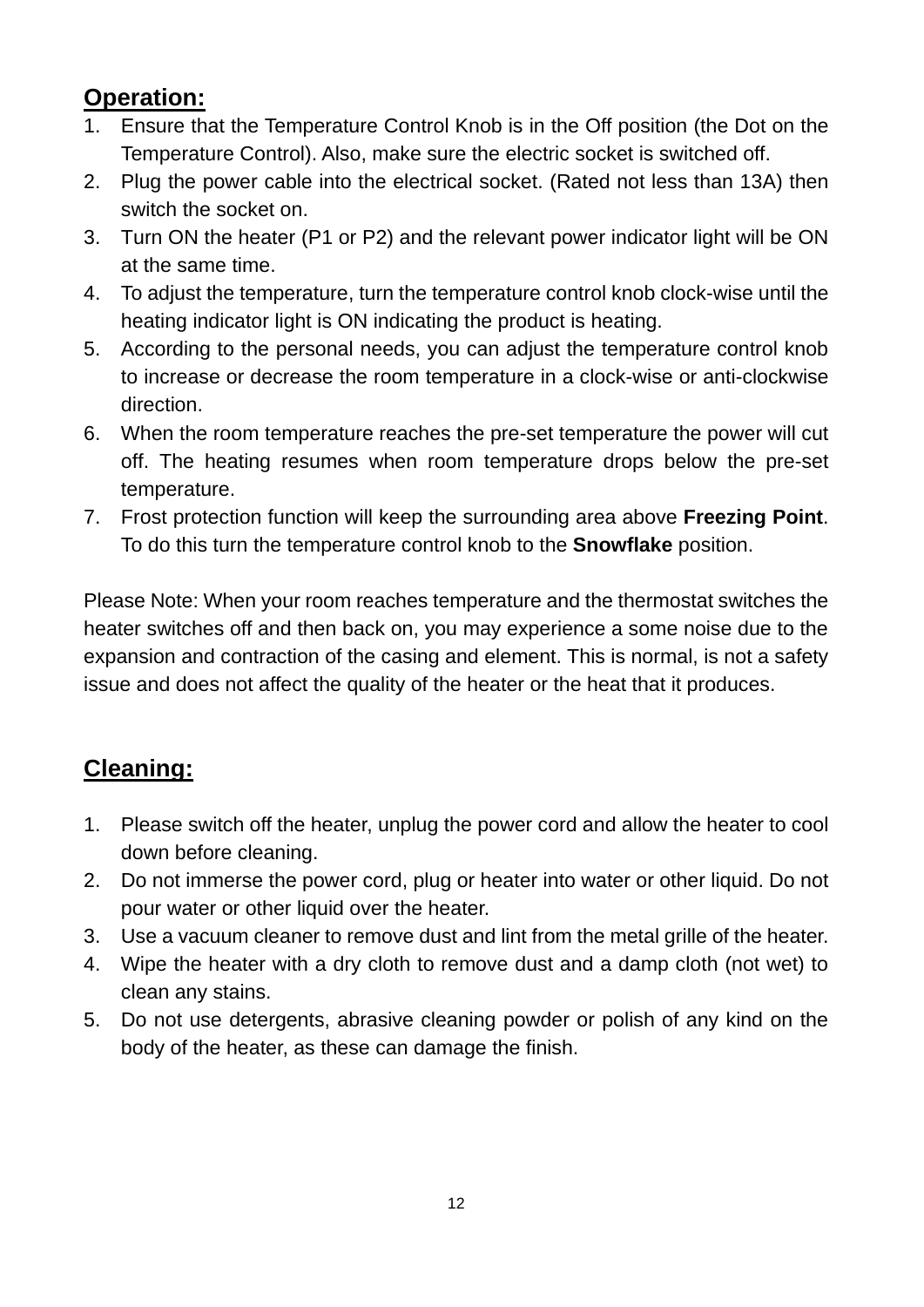#### **Storage:**

Store the heater in a cool dry place when not in use. To prevent dust and dirt getting into the heater, use the original box to repack the unit.

#### **Fault Finding:**

Heater not warm or not operating:

- 1. Check if the electrical supply in the house or the main fuse is working?
- 2. Check if the power cord is plugged into an electrical outlet?
- 3. Check if the heater is switched on?
- 4. Check if the Temperature Control set higher than the current room temperature.
- 5. Check if any objects are covering the unit or not? This will cause the overheat cut out to activate.

If the heater is still not operation after these checks, please contact the supplier. All repairs must be carried out by an authorised repairer.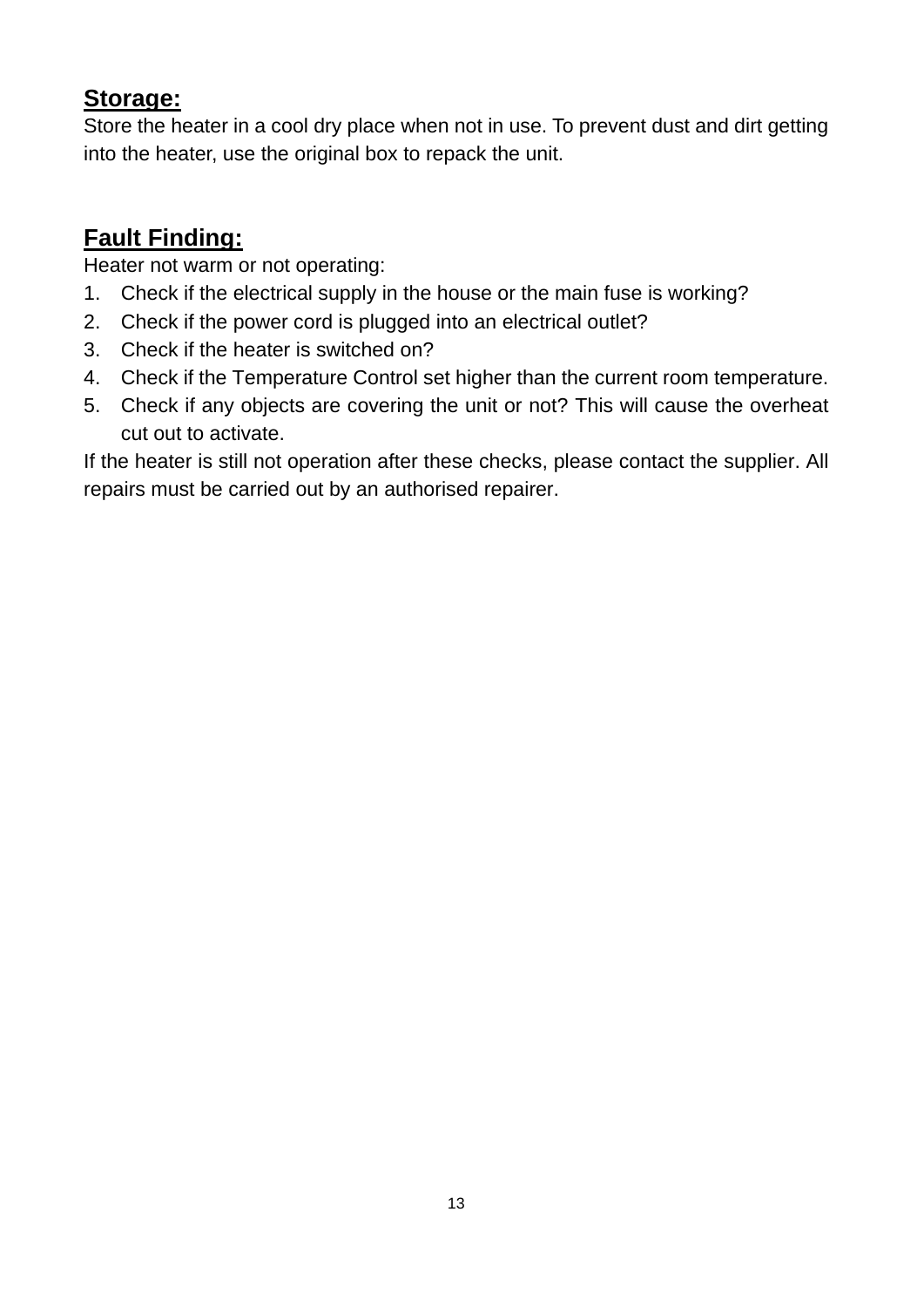#### <span id="page-13-0"></span>**WARNING:**

- Please do not attempt to repair the heater, as it is potentially hazardous and will void the heater's warranty. Only authorised personnel may repair the heater.
- Plastic bags are not toys. Keep them away from infants and children as they represent risk of suffocation and other hazards.

#### **Recycling:**



For electrical products sold within the European Community.

At the end of the electrical products useful life it should not be disposed of with household waste. Please recycle where facilities exist. Check with your Local Authority or retailer for recycling advice in your country.

## **PLEASE KEEP THESE INSTRUCTIONS**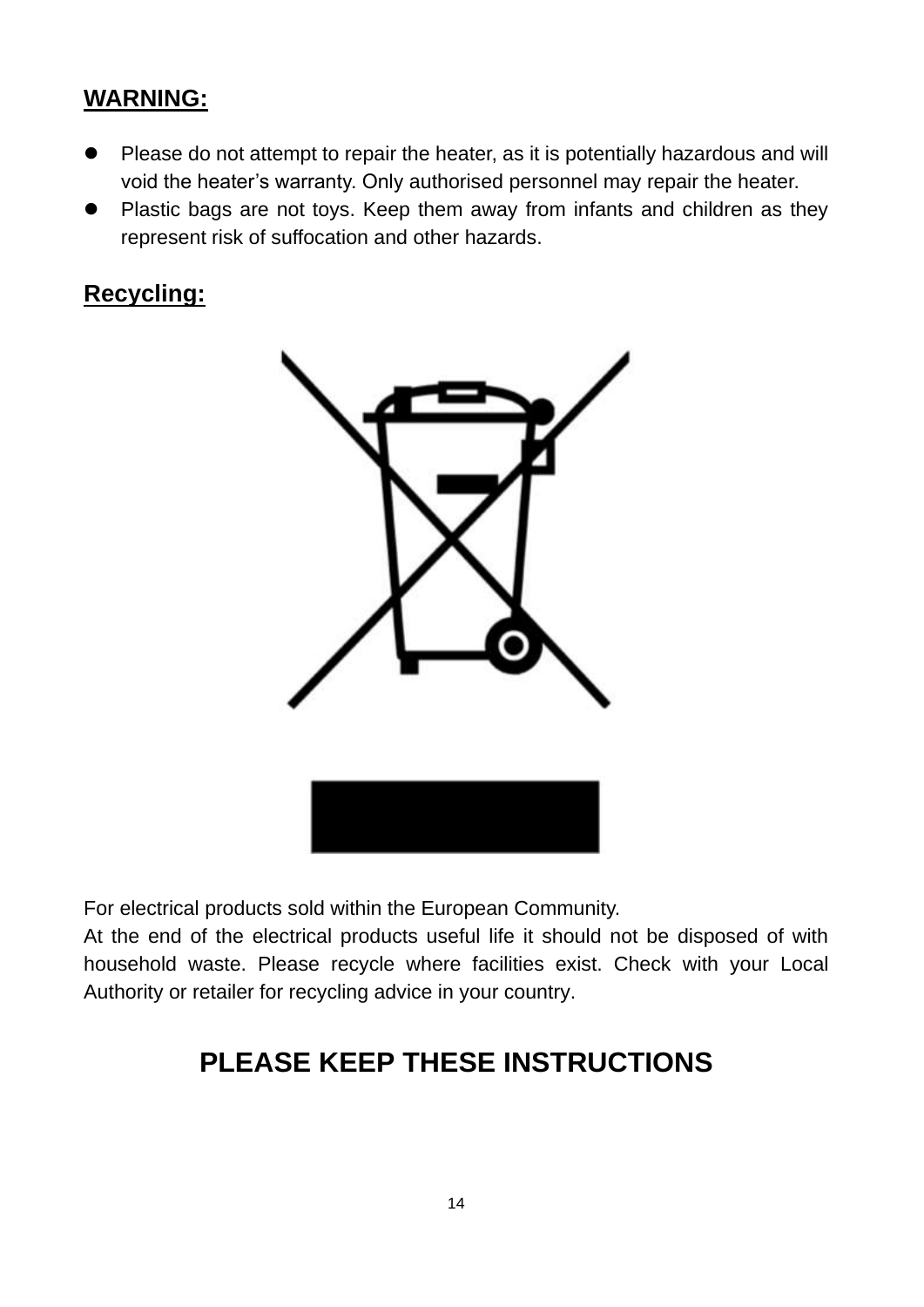#### **Installation Notes**